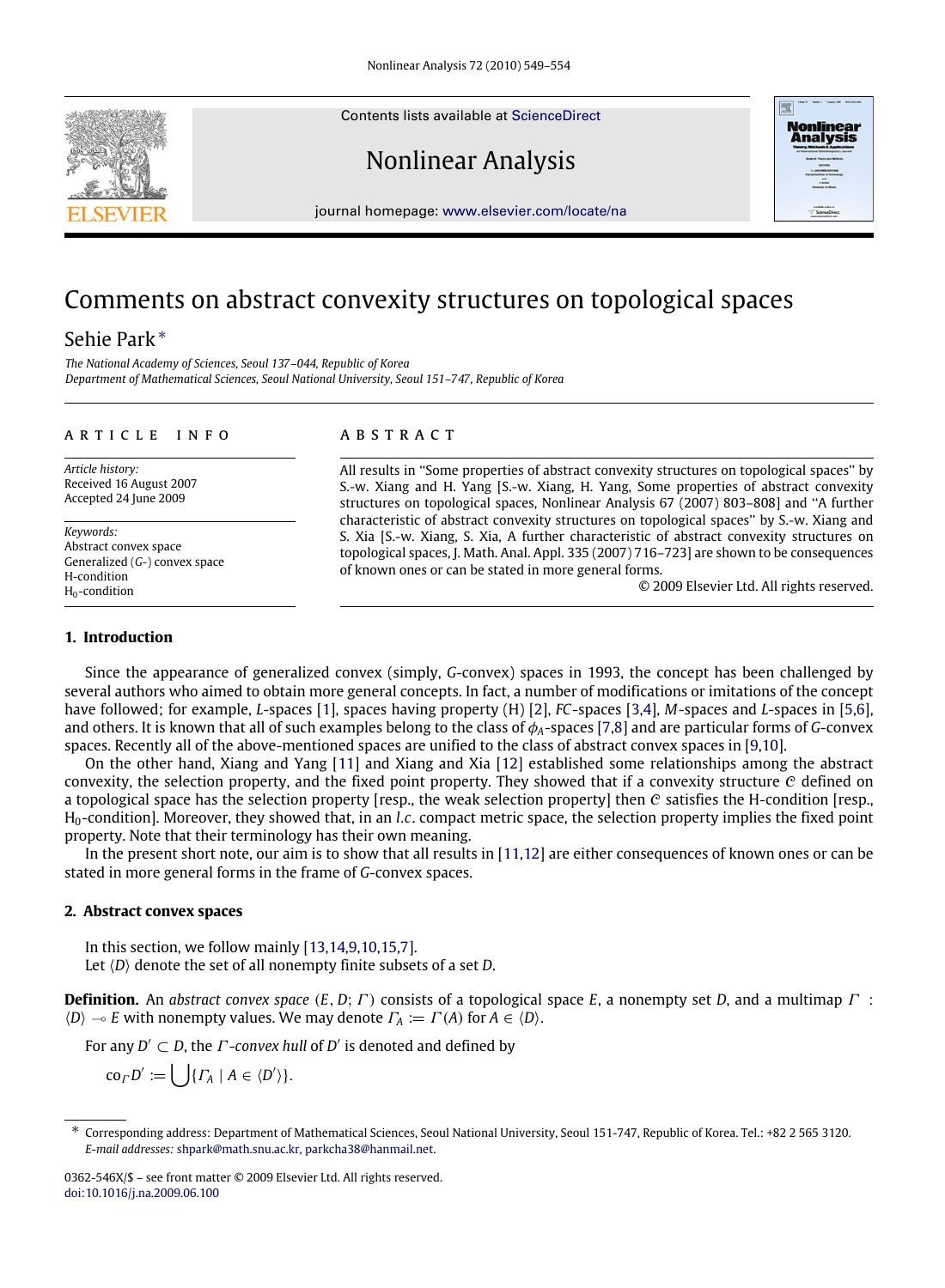A subset *X* of *E* is called a *Γ*-*convex subset* of  $(E, D; \Gamma)$  relative to *D'* if for any  $N \in \langle D' \rangle$ , we have  $\Gamma_N \subset X$ , that is,  $co_\Gamma D' \subset X$ . This means that  $(X, D'; T|_{(D')})$  itself is an abstract convex space called a *subspace* of  $(E, D; T)$ .

When  $D \subset E$ , the space is denoted by  $(E \supset D; \Gamma)$ . In such case, a subset *X* of *E* is said to be  $\Gamma$ -convex if, for any  $A \in \langle X \cap D \rangle$ , we have  $\Gamma_A \subset X$ . In case  $E = D$ , let  $(E; \Gamma) := (E, E; \Gamma)$ .

**Example.** In [\[9](#page-5-8)[,10\]](#page-5-9), we gave plenty of examples of abstract convex spaces. Here we give only two of them as follows:

- 1. Usually, a *convexity space* (*E*, C) *in the classical sense* consists of a nonempty set *E* and a family C of subsets of *E* such that *E* itself is an element of C and C is closed under arbitrary intersection. For details, see [\[16\]](#page-5-15), where the bibliography lists 283 papers. From now on, we assume that *E* is a topological space. For any subset  $X \subset E$ , its C-*convex hull* is defined and denoted by  $Co_{c}X := \bigcap \{Y \in C \mid X \subset Y\}$ . We say that *X* is *C*-*convex* if  $X = Co_{c}X$ . Now we can consider the map  $\Gamma : \langle E \rangle \to E$  given by  $\Gamma_A := \text{Co}_c A$ . Then  $(E, C)$  becomes our abstract convex space  $(E; \Gamma)$ .
- 2. A *generalized convex space* or a *G*-*convex space* (*E*, *D*; Γ ) consists of a topological space *E*, a nonempty set *D*, and a multimap  $\Gamma : \langle D \rangle \to E$  such that for each  $A \in \langle D \rangle$  with the cardinality  $|A| = n + 1$ , there exists a continuous function  $\phi_A : \Delta_n \to \Gamma(A)$  such that  $J \in \langle A \rangle$  implies  $\phi_A(\Delta) \subset \Gamma(J)$ .

Here,  $\Delta_n$  is the standard *n*-simplex with vertices  $\{e^i\}_{i=0}^n$ , and  $\Delta_j$  the face of  $\Delta_n$  corresponding to  $J \in \langle A \rangle$ ; that is, if  $A = \{a_0, a_1, \ldots, a_n\}$  and  $J = \{a_{i_0}, a_{i_1}, \ldots, a_{i_k}\} \subset A$ , then  $\Delta_J = \text{co}\{e^{i_0}, e^{i_1}, \ldots, e^{i_k}\}.$ 

There are a large number of examples of *G*-convex spaces; see [\[15\]](#page-5-14) and the references therein.

Recently, we were concerned with particular subclasses or variants of *G*-convex spaces as follows [\[7,](#page-5-6)[8\]](#page-5-7):

**Definition.** A *space having a family*  $\{\phi_A\}_{A \in \langle D \rangle}$  or simply a  $\phi_A$ -*space* 

 $(X, D; {\phi_A}_{A \in (D)})$ 

consists of a topological space *X*, a nonempty set *D*, and a family of continuous functions  $\phi_A : \Delta_n \to X$  (that is, singular *n*-simplexes) for  $A \in \langle D \rangle$  with the cardinality  $|A| = n + 1$ .

**Example.** We give examples of  $\phi_A$ -spaces as follows:

- 1. [\[1\]](#page-5-0) An *L*-space, which is a *G*-convex space (*E*; Γ ).
- 2. [\[17\]](#page-5-16) An *MC*-space, which is known to be a *G*-convex space.
- 3. [\[2\]](#page-5-1) A topological space *Y* with property (H), that is, if, for each  $N = \{v_0, \ldots, v_n\} \in \langle Y \rangle$ , there exists a continuous mapping  $\varphi_N : \Delta_n \to Y$ .
- 4. [\[3,](#page-5-2)[4\]](#page-5-3) An *FC*-space  $(Y, \{\varphi_N\})$ , that is, *Y* is a topological space and for each  $N = \{y_0, \ldots, y_n\} \in \langle Y \rangle$  where some elements in *N* may be the same, there exists a continuous mapping  $\varphi_N$  :  $\Delta_n \to Y$ .
- 5. [\[5,](#page-5-4)[6\]](#page-5-5) Particular forms of *G*-convex spaces are introduced.
- 6. Any *G*-convex space is a  $\phi_A$ -space. Conversely, a  $\phi_A$ -space  $(X, D; \{\phi_A\}_{A \in (D)}$  can be made into a *G*-convex space  $(X, D; \Gamma)$ [\[7,](#page-5-6)[8\]](#page-5-7). Therefore, *G*-convex spaces and  $\phi_A$ -spaces are essentially the same.

**Definition.** Let  $(E, D; \Gamma)$  be an abstract convex space and *Z* a set. For a multimap  $F : E \rightarrow Z$  with nonempty values, if a multimap  $G: D \rightarrow Z$  satisfies

$$
F(\Gamma_A) \subset G(A) := \bigcup_{y \in A} G(y) \quad \text{for all } A \in \langle D \rangle,
$$

then *G* is called a *KKM map* with respect to *F*. A *KKM map G* : *D*  $\sim$  *E* is a KKM map with respect to the identity map 1<sub>*E*</sub>.

#### **3. Definitions in [\[11,](#page-5-10)[12\]](#page-5-11)**

In this section, we introduce the definitions given in [\[11,](#page-5-10)[12\]](#page-5-11):

**Definition.** For a pair  $(Y, \mathcal{C})$ , where *Y* is a topological space and  $\mathcal{C}$  is a family of subsets of *Y*,  $\mathcal{C}$  is called a *convexity structure* if

- (1) the empty set  $\emptyset$  is in  $\mathcal{C}$ ;
- (2) C is stable for intersections, that is, if  $\mathcal{D} \subset \mathcal{C}$  is nonempty, then  $\bigcap_{A \in \mathcal{D}} A$  is in C.

The *convex hull* conv is defined as

$$
conv(A) = \bigcap \{ D \in \mathcal{C} \mid A \subset D \}, \quad A \subset Y.
$$

A subset *C* of *Y* is said to be *convex* if  $C \in \mathcal{C}$ . It is clear that *C* is convex if and only if conv(*C*) = *C*.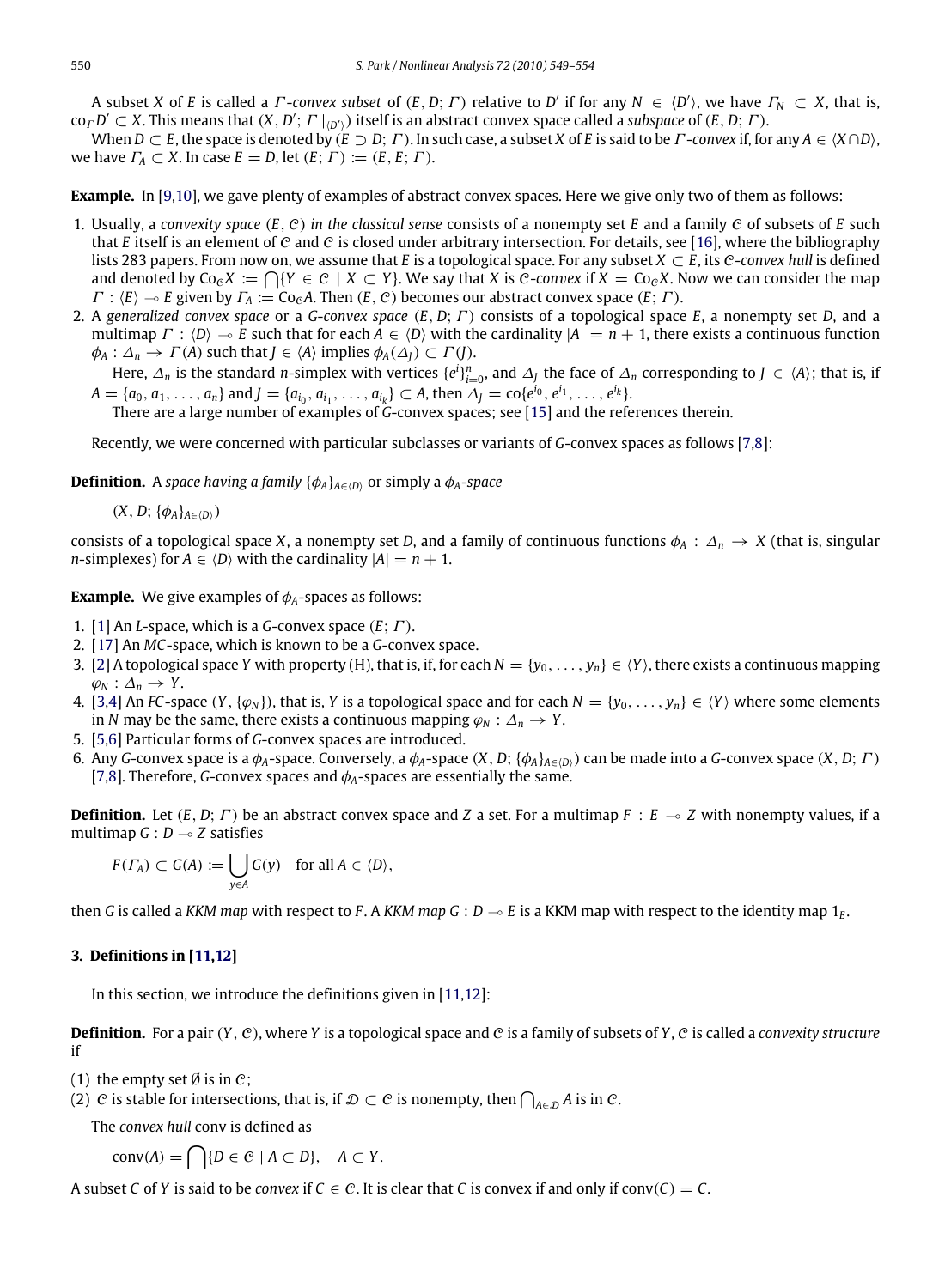A metric space  $(Y, d)$  with a convexity structure C is called an *l.c.* space if  $\{y \in Y \mid d(y, E) < \varepsilon\} \in C$  for any  $\varepsilon > 0$  and any  $E \in \mathcal{C}$ .

A pair  $(X, \mathcal{C})$  is said to have the *selection property* with respect to a topological space *S* if every multi-valued map  $F : S \to X$ admits a single-valued continuous selection whenever *F* is lower semicontinuous and nonempty closed convex-valued. [Such *F* is called *a Michael map*.]

A pair (*X*, C) is said to have the *weak selection property* with respect to a topological space *S* if every multi-valued map  $F : S \rightarrow X$  admits a single-valued continuous selection whenever *F* has nonempty convex values and preimages relatively open in *X*. [Such *F* is called *a Browder map*.]

We say that a pair  $(Y, \mathcal{C})$  satisfies the H-*condition* [resp., H<sub>0</sub>-condition] if the convexity structure  $\mathcal{C}$  has the following property, resp.:

- (H) For each finite subset  $\{y_0, \ldots, y_n\} \subset Y$ , there exists a continuous mapping  $f : \Delta_N \to \overline{conv}\{y_0, \ldots, y_n\}$ , where  $\Delta_N$  is the standard *n*-simplex, such that  $f(\Delta_j) \subset \overline{conv}\{y_j \mid j \in J\}$  for each nonempty subset  $J \subset N = \{0, 1, \ldots, n\}$ , where conv denotes the closed convex hull.
- (H<sub>0</sub>) For each finite subset {*y*<sub>0</sub>, . . . , *y*<sub>*n*</sub>} ⊂ *Y*, there exists a continuous mapping  $f : \Delta_N \to \text{conv}\{y_0, \ldots, y_n\}$  such that *f*( $\Delta$ *J*) ⊂ conv{*y<sub>j</sub>* | *j* ∈ *J*} for each nonempty subset *J* ⊂ *N* = {0, 1, . . . , *n*}.

For these definitions, we note the following remarks:

- (i) It would be better to define a convexity structure as for a convexity space in the classical sense. Otherwise the case  $C = \{\emptyset\}$  will be meaningless since there would be the only convex subset  $\emptyset$ . So we will use the convexity structure in the sense of convexity spaces in the classical sense (that is, we assume  $Y \in \mathcal{C}$  instead of  $\emptyset \in \mathcal{C}$ ).
- (ii) A convexity space (*Y*, *C*) is a particular form of our abstract convex space (*E*, *D*; *Γ*) with  $Y = E = D$  and  $\Gamma_A := CoeA$  $conv(A) = \bigcap \{B \in \mathcal{C} \mid A \subset B\}$  for  $A \in \langle Y \rangle$ . Then  $(Y, \mathcal{C})$  becomes our abstract convex space  $(Y; \Gamma)$ .
- (iii) The selection property [resp., the weak selection property] would be better to call the Michael [resp., Browder] selection property since the property is originated from the classical works of Michael [resp., Browder]. We can easily generalize these selection properties to our abstract convex spaces; see [Theorem 4.1.](#page-2-0)
- (iv) A convexity space  $(Y, C)$  satisfying the H-condition [resp., H<sub>0</sub>-condition] in [\[11\]](#page-5-10) or [\[12\]](#page-5-11) can be replaced by a *G*-convex space  $(Y; \Gamma)$  with  $\Gamma = \overline{\text{conv}}$  [resp.,  $\Gamma = \text{conv}$ ], a particular form of our *G*-convex space  $(X, D; \Gamma)$  with  $Y = X = D$ .

Note that the concepts of the *l.c.* metric spaces, the Michael [resp., Browder] selection property, and the H-condition  $[resp., H<sub>0</sub>-condition]$  can be easily extended to abstract convex spaces. We will freely use them.

#### **4. Comments on results in [\[11\]](#page-5-10)**

<span id="page-2-0"></span>In this section, we state the more general versions of the results in [\[11\]](#page-5-10):

**Theorem 4.1.** *If an abstract convex space* (*E*, *D*; Γ ) *has the Michael selection property with respect to a simplex, then it is a G-convex space and hence we have a* φ*A-space*

 $(E, D; {\phi_A}_{A \in (D)}).$ 

**Proof.** Without loss of generality we may assume that  $\Gamma$  has closed values. Let  $A = \{y_0, y_1, \ldots, y_n\} \in \langle D \rangle$ . For each  $x = \sum_{i=0}^{n} t_i e^i \in \Delta_n$  with  $0 \le t_i \le 1$  and  $\sum_{i=0}^{n} t_i = 1$ , let

$$
\chi(x) := \left\{ i \mid x = \sum_{i=0}^{n} t_i e^i, t_i > 0 \right\} \text{ and } T(x) := \Gamma \{ y_j \mid j \in \chi(x) \}.
$$

Then the multimap *T* :  $\Delta_n$  → *E* is lower semicontinuous as in the proof of [\[11,](#page-5-10) Theorem 1]. Note that *T* has closed *Γ* -convex values. Since (*E*, *D*; Γ ) has the Michael selection property with respect to a simplex, there exists a continuous selection  $\phi_A : \Delta_n \to \Gamma(A)$  of *T* such that  $J \in \langle A \rangle$  implies  $\phi_A(\Delta_I) \subset \Gamma(J)$ .  $\Box$ 

**Corollary 4.2** (*[\[11,](#page-5-10) Theorem 1]*). *If a convexity space* (*Y*, C) *has the selection property with respect to a simplex, then it satisfies the H-condition.*

Therefore, a convexity space  $(Y, \mathcal{C})$  having the selection property with respect to any Hausdorff compact space is actually a particular form of *G*-convex spaces; see [\[11,](#page-5-10) Corollary 1].

From the original KKM theorem and its well-known ''open''-valued version, we have the following; see [\[13,](#page-5-12)[14](#page-5-13)[,9\]](#page-5-8) and the references therein:

<span id="page-2-1"></span>**Theorem 4.3** (*The KKM Principle*). Let  $(E, D; \Gamma)$  be a *G*-convex space. Then for any multimap  $G: D \to E$  satisfying

(1) *G has closed [resp. open] values, and*

(2) *G is a KKM map,*

{*G*(*y*)}*y*∈*<sup>D</sup> has the finite intersection property.*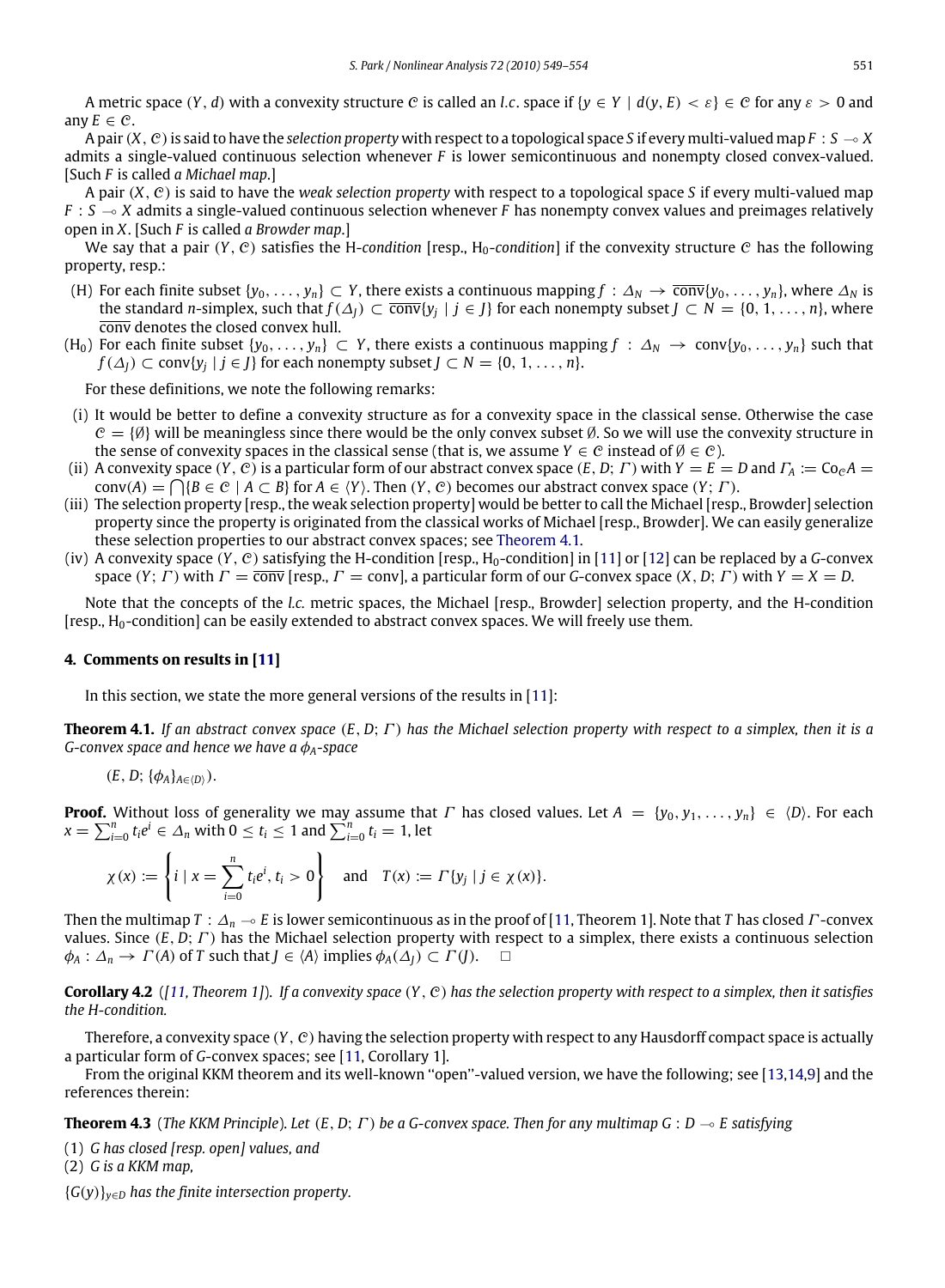**Proof.** Let  $N = \{z_0, z_1, \ldots, z_n\} \subset D$ . Then we have a continuous function  $\phi_N : \Delta_n \to \Gamma_N$ . Since *G* is a KKM map, for each vertex  $e_i$  of  $\Delta_n$ , we have  $\phi_N(e_i) \in G(z_i)$  for  $0 \leq i \leq n$ . Then  $e_i \mapsto \phi_N^{-1}G(z_i)$  is a closed [resp., open] valued map such that  $\Delta_k=\text{co}\{e_{i_0},e_{i_1},\ldots,e_{i_k}\}\subset\bigcup_{j=0}^k\phi_N^{-1}G(z_{i_j})$  for each face  $\Delta_k$  of  $\Delta_n$ . Therefore, by the KKM principle [resp., its "open"-valued  $\mathsf{version}$ ],  $\Delta_n \supset \bigcap_{i=0}^n \phi_N^{-1} G(z_i) \neq \emptyset$  and hence  $\phi_N(\Delta_n) \cap (\bigcap_{z \in N} G(z)) \neq \emptyset$ .

<span id="page-3-0"></span>Note that [\[11,](#page-5-10) Theorem 2] is a very particular form of [Theorem 4.3.](#page-2-1) From [Theorem 4.3,](#page-2-1) we have the following as in [\[13,](#page-5-12)[14\]](#page-5-13):

**Theorem 4.4** (*The Fan–Browder Fixed Point Theorem*). *Let*  $(E, D; \Gamma)$  *be a G-convex space, and G* :  $E \rightarrow D, H : E \rightarrow E$  *multimaps satisfying*

(1) *for each*  $x \in E$ ,  $M \in \langle G(x) \rangle$  *implies*  $\Gamma_M \subset H(x)$ *; and*  $(2)$   $E = G^{-}(N)$  for some  $N \in \langle D \rangle$ *.* 

(3) *G* <sup>−</sup> *has open [resp., closed] values.*

*Then H has a fixed point*  $\bar{x} \in E$ *, that is,*  $\bar{x} \in H(\bar{x})$ *.* 

**Proof.** For each  $z \in D$ , define  $T(z) := E \setminus G^{-}(z)$ . Then  $\bigcap_{z \in N} T(z) = E \setminus \bigcup_{z \in N} G^{-}(z) = \emptyset$  by (2), that is, the values of the map  $T : D \to E$  do not have the finite intersection property. Then *T* cannot be a KKM map by [Theorem 4.3;](#page-2-1) that is,  $\Gamma_M \not\subset T(M)$ for some  $M \in \langle D \rangle$ . Hence, there exists  $\bar{x} \in \Gamma_M$  such that  $\bar{x} \notin T(M)$ . Then,  $\bar{x} \in G^-(\bar{z})$  for all  $z \in M$ ; that is,  $M \subset G(x)$ . This implies  $\bar{x} \in \Gamma_M \subset H(\bar{x})$  by (1). Therefore,  $\bar{x} \in H(\bar{x})$ .  $\Box$ 

**Corollary 4.5** (*[\[11,](#page-5-10) Theorem 3]*). *Let* (*Y*, C) *be a convexity space satisfying H-condition and X a convex compact subset of* (*Y*, C)*. Then any Browder map F* :  $X \rightarrow X$  *has a fixed point.* 

**Proof.** In fact, any convex subset *X* of  $(Y, C)$  has a convexity structure  $C_X := \{X \cap C \mid C \in C\}$ . Note that  $(X, C_X)$  itself can be made into a *G*-convex space  $(X; T|_{X})$ . Now [Theorem 4.4](#page-3-0) works.

The following continuous selection theorem for multimaps with noncompact domain holds in view of [\[13,](#page-5-12) Lemma 1]:

**Lemma 4.6.** Let X be a normal space,  $(Y, D; \Gamma)$  a G-convex space, and  $S: X \to D$  a map such that  $X = \bigcup \{\text{Int } S^-(y) \mid y \in A\}$ *for some*  $A \in \langle D \rangle$ *. Then there exists a continuous function s* :  $X \to \Gamma_A$  *such that s*(*x*)  $\in \Gamma(A \cap S(x))$  *for all*  $x \in X$ *. In fact, if*  $|A| = n + 1$ , then  $s = \phi_A \circ p$ , where  $\phi_A : \Delta_n \to \Gamma_A$  and  $p : X \to \Delta_n$  are continuous functions.

**Lemma 4.6'.** Let *X* be a Hausdorff compact space,  $(Y, D; \Gamma)$  a G-convex space, and  $S : X \to D$  a map such that  $X = \bigcup \{\text{Int } S^-(y) \mid y \in D\}$ . Then there exists a continuous function  $s : X \to Y$  such that  $s(x) \in \Gamma(S(x))$  for all  $x \in$  $\{ \text{Int } S^{-}(y) \mid y \in D \}$ . Then there exists a continuous function  $s : X \to Y$  such that  $s(x) \in \Gamma(S(x))$  for all  $x \in X$ .

<span id="page-3-3"></span>The following is an improved version of [\[11,](#page-5-10) Lemma 1]:

**Corollary 4.7.** Let X be a Hausdorff compact space,  $(Y, C)$  a convexity space satisfying the H-condition, and  $F : X \to Y$  a map *with nonempty convex values and open fibers. Then F has a continuous selection.*

<span id="page-3-1"></span>Combining [Theorems 4.1](#page-2-0) and [4.4,](#page-3-0) we have

**Theorem 4.8.** If an abstract convex space  $(E, D; \Gamma)$  has the Michael selection property with respect to any simplex, and  $G: E \rightarrow$ *D*, *H* : *E*  $\sim$  *E* maps satisfying (1)–(3) of *[Theorem](#page-3-0)* 4.4*. Then H has a fixed point*  $\bar{x} \in E$ *, that is,*  $\bar{x} \in H(\bar{x})$ *.* 

Note that [\[11,](#page-5-10) Theorem 4] is a very particular form of [Theorem 4.8](#page-3-1) for a compact convex subset *X* of a convexity space (*Y*, C).

<span id="page-3-2"></span>The following is a particular form of [\[15,](#page-5-14) Theorem 5.9]:

**Theorem 4.9.** *Let*  $(X \supset D; \Gamma)$  *be a metric G-convex space such that* 

(1) *D is dense in X; and*

(2) *every open ball is* Γ *-convex.*

*Then every continuous compact map*  $f : X \rightarrow X$  has a fixed point.

**Corollary 4.10** (*[\[11,](#page-5-10) Theorem 5]*). *Let a convexity space* (*Y*, C) *be an l.c. metric space such that every singleton* {*x*} *is convex and X a compact convex subset of Y . If* (*Y*, C) *has the selection property [with respect to a simplex], then X has the fixed point property.*

**Proof.** In fact,  $(X, \mathcal{C}_X)$  itself can be made into a metric *G*-convex space by [Theorem 4.1](#page-2-0) with  $X = D$ . Moreover, every open ball  $B_{\varepsilon}(y) = \{x \in X \mid d(x, y) = d(y, \{x\}) < \varepsilon\} \in C$  is convex since  $(X, C_X)$  is an l.c. metric space and each singleton  $\{x\}$  is convex. Then the conclusion follows from [Theorem 4.9.](#page-3-2)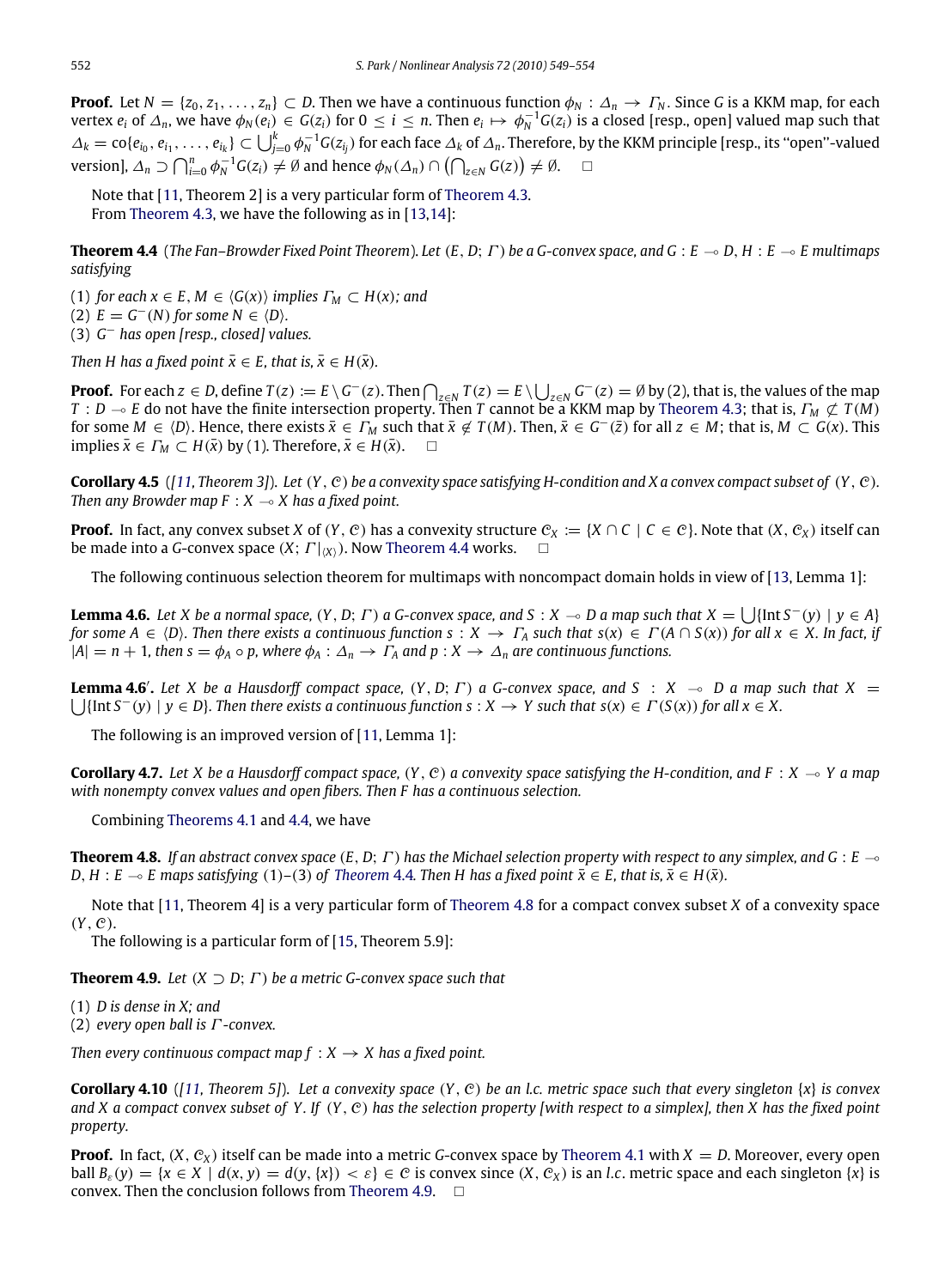In [\[11,](#page-5-10) Theorem 5], it is assumed that  $(Y, \mathcal{C})$  has the selection property with respect to itself. The following corrects [\[11,](#page-5-10) Lemma 2]:

**Lemma 4.11.** *Let X be a Hausdorff compact space,* (*Y*; Γ ) *an l.c. metric G-convex space, and F* : *X* ( *Y a lower semicontinuous map with nonempty* Γ *-convex values. Then for any* ε > 0 *there exists a continuous function g* : *X* → *Y such that*

<span id="page-4-4"></span> $d(g(x), F(x)) < \varepsilon$  for all,  $x \in X$ .

**Proof.** Follow the proof of  $[11, \text{Lemma 2}]$  $[11, \text{Lemma 2}]$  and apply Lemma  $4.6'$ .  $\Box$ 

<span id="page-4-5"></span>By following the proof of [\[11,](#page-5-10) Theorem 6], we obtain corrected forms of [11, Theorems 6 and 7] as follows, resp.:

**Theorem 4.12.** *Let X be a Hausdorff compact space and* (*Y*; Γ ) *a complete l.c. metric G-convex space. Then any Michael map*  $F: X \rightarrow Y$  has a continuous selection.

**Theorem 4.13.** *Let* (*Y*; Γ ) *be an abstract convex l.c. complete metric space. Then Y has the Michael selection property with respect to any Hausdorff compact space if and only if*  $(Y; \overline{F})$  *is a G-convex space.* 

Finally in [\[11\]](#page-5-10), examples of *G*-convex spaces (*Y*; Γ ) are given as Property 1. For further examples, see [\[15\]](#page-5-14) and the references therein.

#### **5. Comments on results in [\[12\]](#page-5-11)**

Recall that any pair  $(Y, \mathcal{C})$  satisfying the H<sub>0</sub>-condition becomes a particular form  $(Y; conv)$  of a *G*-convex space. In [\[12\]](#page-5-11), its authors are mainly concerned with pairs  $(Y, \mathcal{C})$  satisfying the H<sub>0</sub>-condition. Therefore all results in [\[12\]](#page-5-11) are consequences of our *G*-convex space theory.

<span id="page-4-0"></span>In this section, we state comments on the results in [\[12\]](#page-5-11) or give the more general versions of all results in [\[12\]](#page-5-11).

**Theorem 5.1.** *A convexity space* (*Y*, C) *becomes a G-convex space* (*Y*; conv) *if and only if it has the Browder selection property with respect to any standard simplex.*

Note that [Theorem 5.1](#page-4-0) strengthens [\[12,](#page-5-11) Theorem 3.1], which is the *if* part of [Theorem 5.1.](#page-4-0) The *only if* part is a consequence of [Lemma 4.6](#page-3-3)'.

<span id="page-4-1"></span>Similarly, the following strengthens [\[12,](#page-5-11) Corollary 3.1]:

**Theorem 5.2.** *A convexity space* (*Y*, C) *becomes a G-convex space* (*Y*; conv) *if and only if it has the Browder selection property with respect to any Hausdorff compact topological space.*

**Remarks.** The following are comments on results in [\[12\]](#page-5-11):

- (1) [\[12,](#page-5-11) Theorem 3.1] is strengthened to [Theorem 5.1.](#page-4-0)
- (2) [\[12,](#page-5-11) Theorem 3.2] is a consequence of the KKM principle 4.3 for *L*-spaces.
- (3) [\[12,](#page-5-11) Theorem 3.3] is a Fan–Browder fixed point [Theorem 4.4](#page-3-0) for *L*-spaces.
- $(4)$  [\[12,](#page-5-11) Theorem 3.4], where *X* should be Hausdorff, is a consequence of [Lemma 4.6](#page-3-3)'.
- (5) [\[12,](#page-5-11) Theorem 3.5], where the Hausdorffness is necessary, is similar to [Theorem 5.2.](#page-4-1)

We borrow the following of Komiya [\[18\]](#page-5-17):

<span id="page-4-2"></span>**Lemma 5.3** (*[\[18,](#page-5-17) Theorem 1]*). *Let an abstract convex space* (*X*; Γ ) *be an l.c. metric space all of whose singletons are* Γ *-convex. Then the following are equivalent:*

- (1)  $(X; \Gamma)$  has the fixed point property;
- (2)  $(X; \Gamma)$  has the Browder fixed point property;
- (3)  $(X; \Gamma)$  has the Kakutani fixed point property.

Recall that  $(2)$  [resp.,  $(3)$ ] means that every Browder [resp., Kakutani] map  $F : X \to X$  has a fixed point, where a Kakutani map is an upper semicontinuous multimap with nonempty closed  $\Gamma$ -convex values.

<span id="page-4-3"></span>**Theorem 5.4.** *Let* (*Y*; Γ ) *be an l.c. metric G-convex space all of whose singletons are* Γ *-convex. Then any compact* Γ *-convex subset X has the properties* (1)–(3) *in [Lemma](#page-4-2)* 5.3*.*

**Proof.** Any  $\Gamma$ -convex subset *X* of  $(Y; \Gamma)$  itself is a *G*-convex space  $(X; \Gamma|_{X})$ . Therefore, by [Theorem 4.4,](#page-3-0) it has the Browder fixed point property. Since *X* is also an l.c. metric space all of whose singletons are Γ -convex, by [Lemma 5.3,](#page-4-2) the conclusion follows.  $\Box$